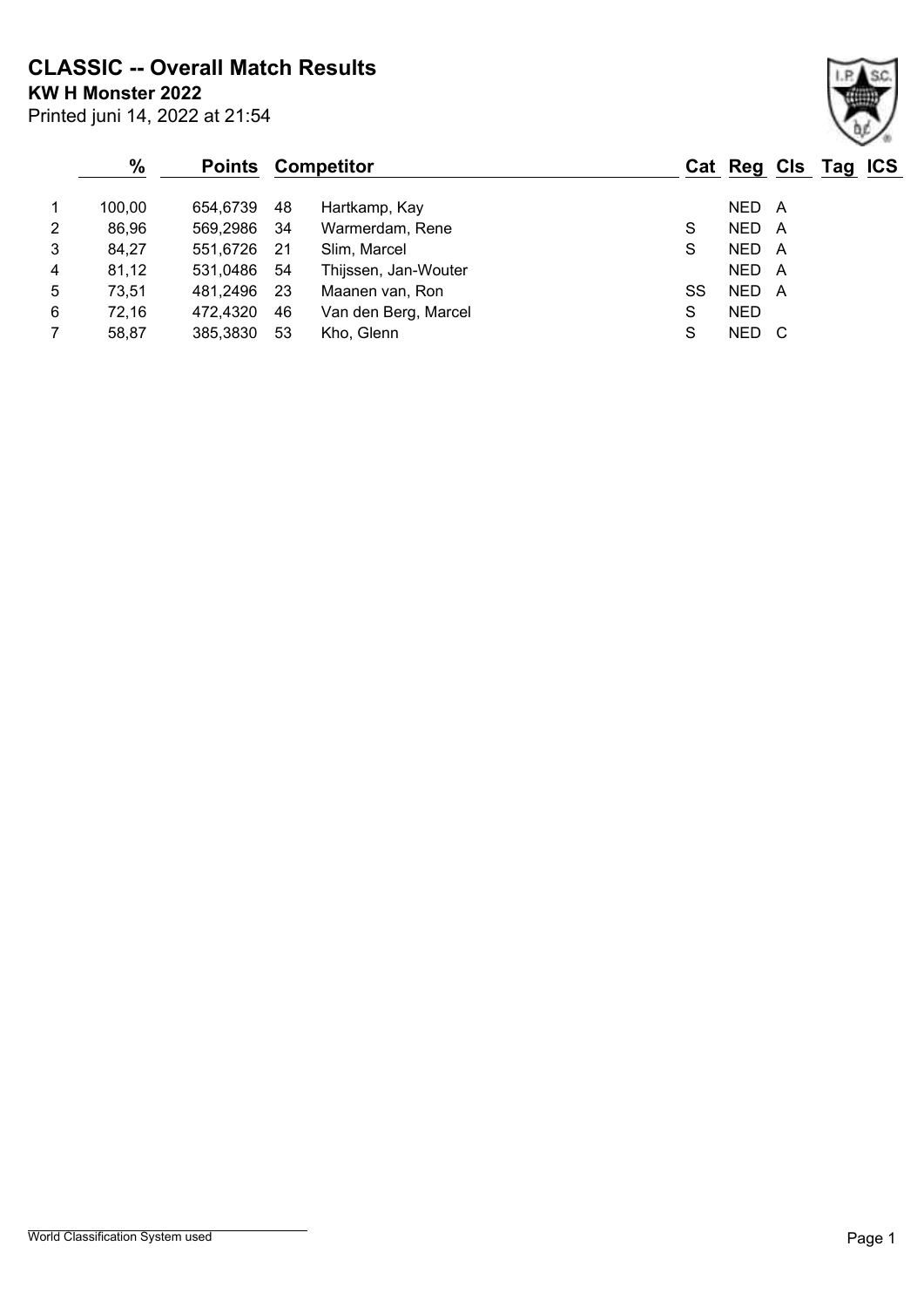**KW H Monster 2022 OPEN -- Overall Match Results**

Printed juni 14, 2022 at 21:54

|                | %      | Points   |                | <b>Competitor</b>     |    | Cat Reg Cls Tag |                | <b>ICS</b> |
|----------------|--------|----------|----------------|-----------------------|----|-----------------|----------------|------------|
| 1              | 100,00 | 651,8803 | 79             | Duikersloot, Jamie    |    | <b>NED</b>      | В              |            |
| $\overline{2}$ | 97,40  | 634,9290 | 30             | Wagenaars, Dennis     |    | <b>NED</b>      | $\overline{A}$ |            |
| 3              | 93,14  | 607,1799 | 59             | Noord, van, Daniel    |    | <b>NED</b>      |                |            |
| 4              | 90,94  | 592,8082 | 8              | Faro, Rien            | SS | <b>NED</b>      | A              |            |
| 5              | 82,96  | 540,8249 | 80             | Immink, Jasper        |    | <b>NED</b>      |                |            |
| 6              | 82,31  | 536,5927 | 26             | Houthuijzen, Bart     |    | <b>NED</b>      | B              |            |
| 7              | 81,64  | 532,1749 | 104            | Woudstra, Marc        |    | <b>NED</b>      |                |            |
| 8              | 80,57  | 525,2179 | 37             | Prins, Sasja          |    | <b>NED</b>      |                |            |
| 9              | 80,56  | 525,1546 | 15             | Smits, Arno           | S  | <b>NED</b>      | A              |            |
| 10             | 79,42  | 517,7234 | 99             | Ho, Chi Hong          | S  | <b>NED</b>      |                |            |
| 11             | 72,22  | 470,7866 | 122            | Slot van der, Leo     | S  | <b>NED</b>      | B              |            |
| 12             | 67,27  | 438,5488 | 20             | Beurden, van, Jos     | SS | <b>NED</b>      | B              |            |
| 13             | 65,69  | 428,2310 | $\overline{2}$ | Gansner, Hans         | SS | <b>NED</b>      | B              |            |
| 14             | 63,66  | 415,0156 | 16             | Lambregts, Johan      | S  | <b>NED</b>      |                |            |
| 15             | 63,13  | 411,5266 | 29             | Van der Wielen, Klaas | SS | <b>NED</b>      | B              |            |
| 16             | 62,20  | 405,4441 | 6              | Wit, Jan              | S  | <b>NED</b>      | B              |            |
| 17             | 61,37  | 400,0607 | 14             | Esch, Van, Mari       | S  | <b>NED</b>      | B              |            |
| 18             | 55,13  | 359,3632 | 69             | Fakkeldij, Maurice    | S  | <b>NED</b>      |                |            |
| 19             | 42,73  | 278,5334 | 60             | Michels, Dirk         | SS | <b>NED</b>      |                |            |
| 20             | 35,37  | 230,5634 | 17             | Mange, Fred           | SS | <b>NED</b>      | C              |            |

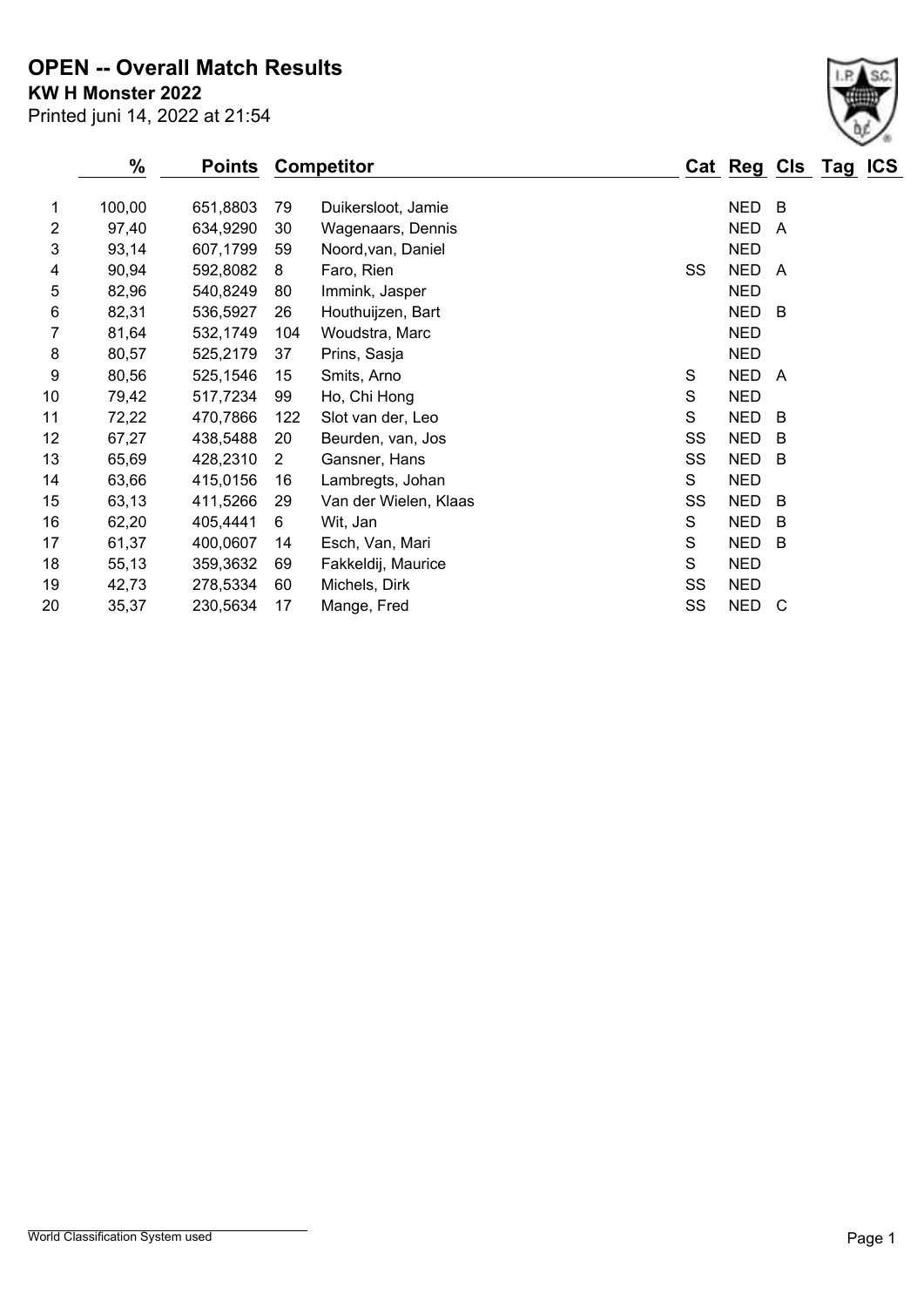**PRODUCTION -- Overall Match Results**

**KW H Monster 2022**

Printed juni 14, 2022 at 21:54

|    | %      | Points   |     | <b>Competitor</b>    |    | Cat Reg Cls Tag |                         | <b>ICS</b> |
|----|--------|----------|-----|----------------------|----|-----------------|-------------------------|------------|
| 1  | 100,00 | 634,5467 | 36  | Meulmeester, Ewout   |    | <b>NED</b>      | A                       |            |
| 2  | 85,13  | 540,1919 | 52  | Vervelde, Jochem     |    | <b>NED</b>      | $\overline{\mathsf{A}}$ |            |
| 3  | 84,00  | 533,0157 | 18  | Nijman, Bart         |    | <b>NED</b>      | A                       |            |
| 4  | 81,10  | 514,5896 | 102 | Smit, Andrew         |    | <b>NED</b>      |                         |            |
| 5  | 80,67  | 511,8667 | 1   | Roopram, Kris        | S  | <b>NED</b>      | A                       |            |
| 6  | 79,95  | 507,3310 | 111 | Schulenburg, Mathijs |    | <b>NED</b>      |                         |            |
| 7  | 79,58  | 504,9475 | 38  | Truideman, Marciano  |    | <b>NED</b>      | A                       |            |
| 8  | 78,52  | 498,2199 | 103 | Triemstra, Robin     |    | <b>NED</b>      |                         |            |
| 9  | 74,07  | 470,0082 | 71  | Imming, Hans         | S  | <b>NED</b>      | B                       |            |
| 10 | 64,79  | 411,1539 | 118 | Salehi, Shahin       |    | <b>NED</b>      |                         |            |
| 11 | 63,41  | 402,3368 | 39  | Van Schaik, Johan    | S  | <b>NED</b>      |                         |            |
| 12 | 60,53  | 384,1063 | 84  | Vonk, Andre          | S  | <b>NED</b>      |                         |            |
| 13 | 59,51  | 377,5950 | 105 | Ten Brink, Roger     | S  | <b>NED</b>      |                         |            |
| 14 | 58,30  | 369,9143 | 24  | Toet, Rick (D.H.)    | S  | <b>NED</b>      |                         |            |
| 15 | 56,38  | 357,7419 | 47  | Dumay, Patrick       | S  | <b>NED</b>      |                         |            |
| 16 | 55,76  | 353,8066 | 106 | Stapel, C.S.         |    | <b>NED</b>      |                         |            |
| 17 | 52,46  | 332,8853 | 66  | Oonincx, Ad          | SS | <b>NED</b>      |                         |            |
| 18 | 51,74  | 328,3438 | 121 | Collin, Muntinga     |    | <b>NED</b>      |                         |            |
| 19 | 43,03  | 273,0669 | 116 | Himpers, Jeffrey     | S  | <b>NED</b>      |                         |            |
| 20 | 41,38  | 262,5694 | 120 | Dubbeld, Bas         |    | <b>NED</b>      |                         |            |
|    |        |          |     |                      |    |                 |                         |            |

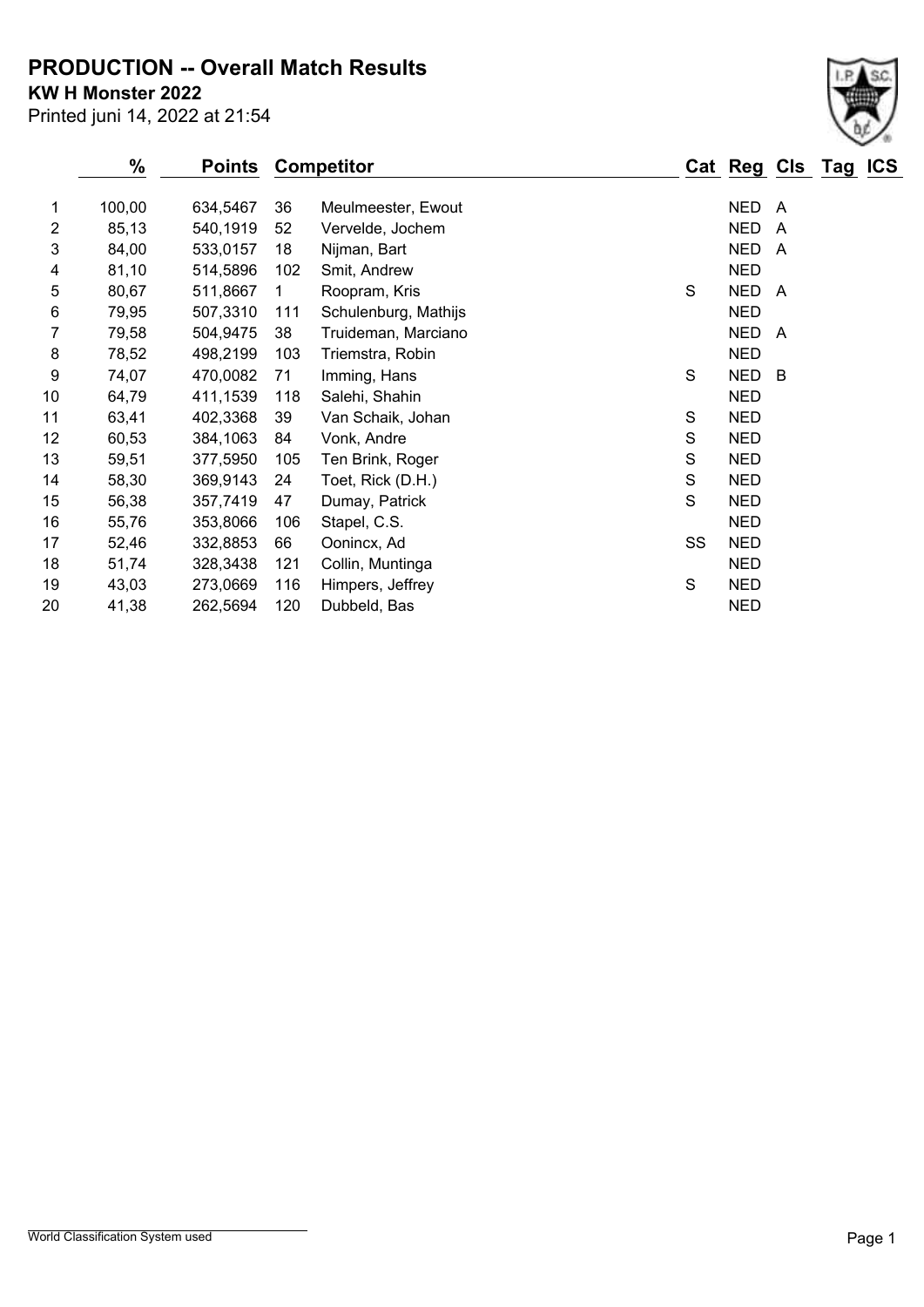## **PRODUCTION OPTICS -- Overall Match Results**

**KW H Monster 2022**

Printed juni 14, 2022 at 21:54

|    | $\%$   | Points   |     | <b>Competitor</b>     |    | Cat Reg Cls Tag |     | <b>ICS</b> |
|----|--------|----------|-----|-----------------------|----|-----------------|-----|------------|
| 1  | 100,00 | 632,5396 | 45  | De Kock, Jos          |    | NED             | A   |            |
| 2  | 99,42  | 628,8775 | 88  | Van Mullem, Thijs     |    | <b>NED</b>      |     |            |
| 3  | 92,37  | 584,2751 | 67  | Souhuwat, Marcel      |    | <b>NED</b>      | A   |            |
| 4  | 86,29  | 545,8266 | 92  | Van de kamp, Gijsbert |    | <b>NED</b>      | A   |            |
| 5  | 86,23  | 545,4685 | 27  | Wauben, Sjef          | S  | <b>NED</b>      | A   |            |
| 6  | 75,87  | 479,9219 | 19  | Van de water, Mischa  | S  | <b>NED</b>      |     |            |
| 7  | 73,42  | 464,4341 | 90  | Berkepeis, Jeroen     |    | <b>NED</b>      |     |            |
| 8  | 70,84  | 448,1019 | 87  | Vermeeren, Ben        |    | <b>NED</b>      | A   |            |
| 9  | 68,16  | 431,1505 | 75  | Fromberg, Willem      | S  | <b>NED</b>      | B   |            |
| 10 | 65,97  | 417,2821 | 82  | Van der Pluim, Niels  |    | <b>NED</b>      | C   |            |
| 11 | 64,94  | 410,7614 | 22  | Backus, Harry         | S  | <b>NED</b>      | - B |            |
| 12 | 63,48  | 401,5199 | 101 | Mariani, Massimo      |    | <b>NED</b>      |     |            |
| 13 | 57,32  | 362,5701 | 85  | Johan, Jipat          | S  | NED             | - B |            |
| 14 | 56,08  | 354,7225 | 108 | Guray, Irfan          |    | <b>NED</b>      |     |            |
| 15 | 55,78  | 352,8195 | 50  | Koorn, Rinus          | S  | <b>NED</b>      | - B |            |
| 16 | 51,58  | 326,2872 | 35  | Peeman, Hans          | S  | <b>NED</b>      | B   |            |
| 17 | 49,27  | 311,6406 | 77  | Sheldon, Roy          | SS | <b>NED</b>      | C   |            |
| 18 | 44,88  | 283,8535 | 72  | Willems, Titus        |    | <b>NED</b>      |     |            |

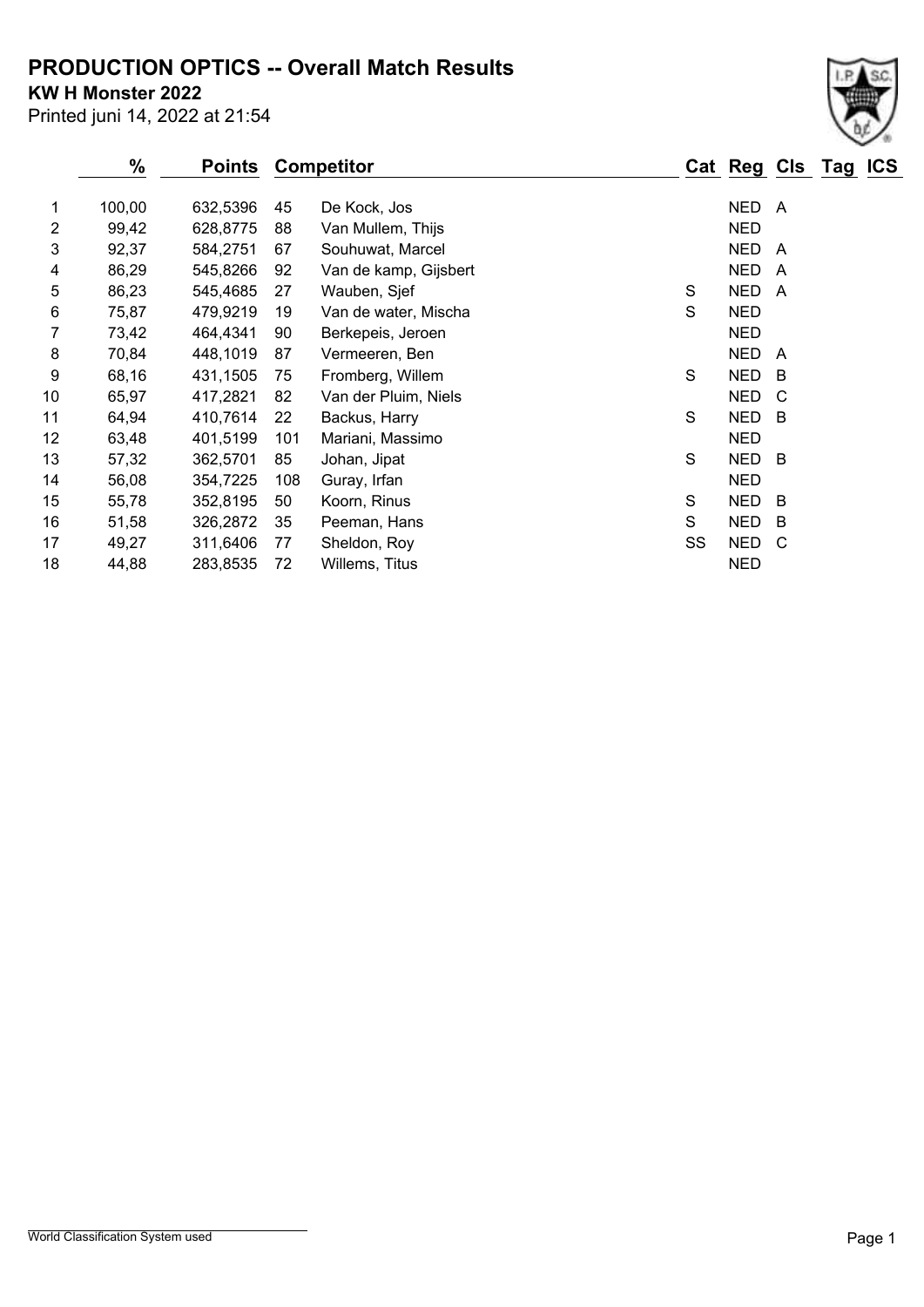**REVOLVER -- Overall Match Results**

**KW H Monster 2022**

Printed juni 14, 2022 at 21:54

### **% Points Competitor Cat Reg Cls Tag ICS** 1 100,00 509,6603 41 Van der Heijden, Luc SS NED 2 97,40 496,4238 3 Guichelaar, Kees S NED A

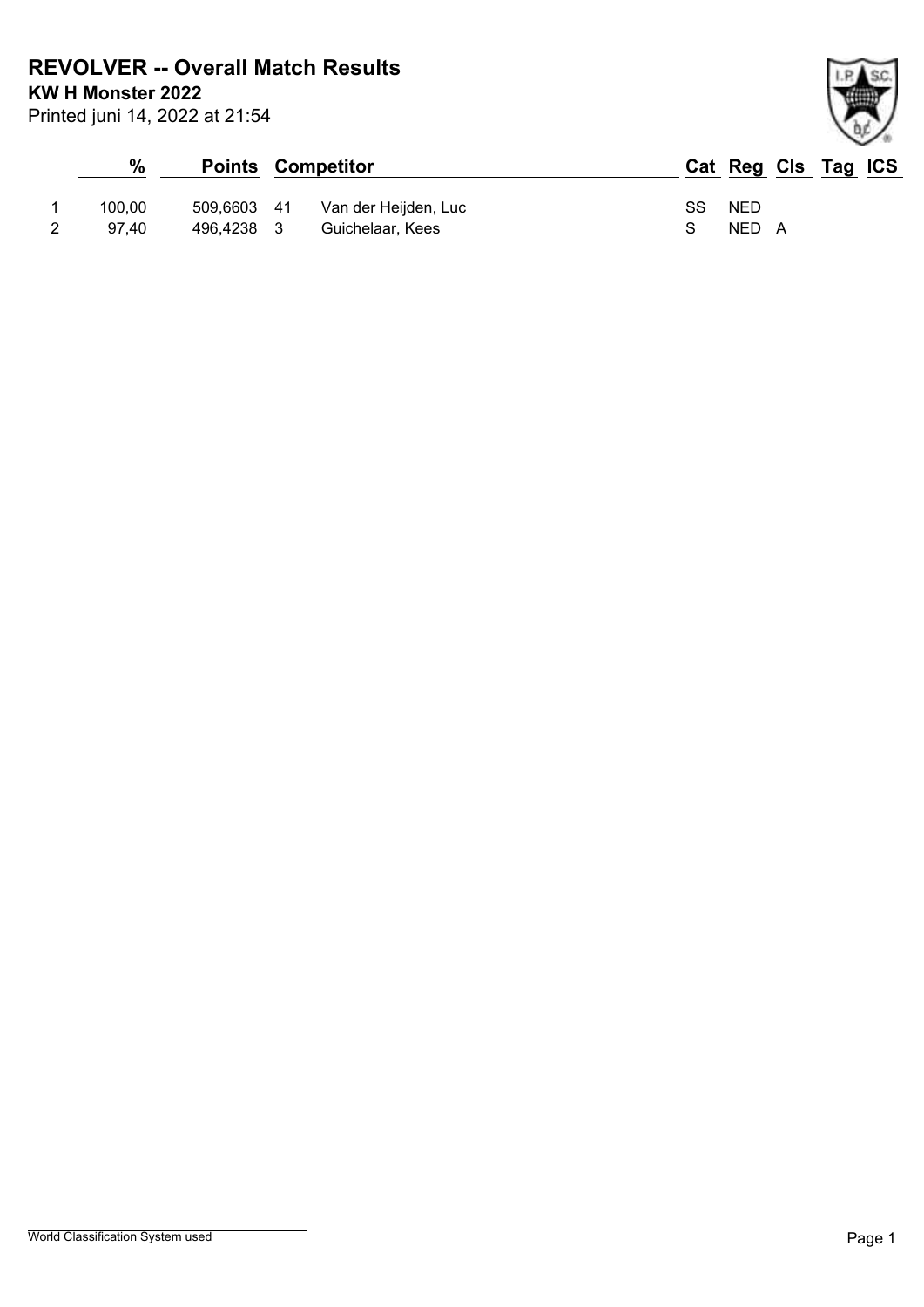### **STANDARD -- Overall Match Results**

**KW H Monster 2022**

| Printed juni 14, 2022 at 21:54 |  |  |  |  |  |  |
|--------------------------------|--|--|--|--|--|--|
|--------------------------------|--|--|--|--|--|--|

|                | $\%$<br><b>Points</b> |          |     | <b>Competitor</b>        |             |            |                | Cat Reg Cls Tag ICS |  |
|----------------|-----------------------|----------|-----|--------------------------|-------------|------------|----------------|---------------------|--|
| 1              | 100,00                | 585,3123 | 74  | Blieck De, Blieck, Dylan |             | NED B      |                |                     |  |
| $\overline{2}$ | 98,39                 | 575,8871 | 81  | De Jong, Jelmer          |             | <b>NED</b> |                |                     |  |
| 3              | 98,27                 | 575,1671 | 89  | Duikersloot, Leon        | S           | <b>NED</b> |                |                     |  |
| 4              | 97,38                 | 569,9639 | 33  | Noord, van, Ruud         | SS          | <b>NED</b> |                |                     |  |
| 5              | 94,78                 | 554,7428 | 40  | Van Leeuwen, Joost       |             | NED A      |                |                     |  |
| 6              | 92,41                 | 540,8747 | 98  | Veenman, Tim             |             | <b>NED</b> |                |                     |  |
| $\overline{7}$ | 91,87                 | 537,7039 | 112 | Verhoog, Justin          |             | <b>NED</b> |                |                     |  |
| 8              | 86,59                 | 506,8153 | 31  | Wille, Mark              | S           | <b>NED</b> |                |                     |  |
| 9              | 86,54                 | 506,5333 | 114 | Loos, Bart               |             | <b>NED</b> |                |                     |  |
| 10             | 86,05                 | 503,6721 | 65  | Spierenburg, Thomas      | S           | <b>NED</b> | $\overline{B}$ |                     |  |
| 11             | 81,36                 | 476,2269 | 96  | De Jong, Reinier         | S           | <b>NED</b> |                |                     |  |
| 12             | 81,14                 | 474,9469 | 61  | Hop, Robert              |             | <b>NED</b> | B              |                     |  |
| 13             | 80,60                 | 471,7770 | 9   | Arnold, Chrit            | S           | <b>NED</b> |                |                     |  |
| 14             | 75,11                 | 439,6551 | 95  | Hake, Alex               |             | <b>NED</b> |                |                     |  |
| 15             | 74,20                 | 434,3273 | 57  | Keijzer, Rudolf          | SS          | <b>NED</b> | B              |                     |  |
| 16             | 72,80                 | 426,1017 | 115 | Veerman, Tim             |             | <b>NED</b> |                |                     |  |
| 17             | 72,00                 | 421,4173 | 93  | Jetzer, Michel           |             | <b>NED</b> | $\mathsf{C}$   |                     |  |
| 18             | 71,07                 | 416,0045 | 86  | Westerbeke, Rik          |             | <b>NED</b> |                |                     |  |
| 19             | 70,47                 | 412,4879 | 119 | Schreurs, Guido          |             | <b>NED</b> |                |                     |  |
| 20             | 62,95                 | 368,4653 | 68  | Frissen, Alexander       | S           | <b>NED</b> |                |                     |  |
| 21             | 62,49                 | 365,7428 | 117 | Saldic, Jasmin           |             | <b>NED</b> |                |                     |  |
| 22             | 61,48                 | 359,8742 | 64  | Luijs, Richard           |             | <b>NED</b> |                |                     |  |
| 23             | 58,49                 | 342,3219 | 10  | Roeland, Piet            | SS          | <b>NED</b> | - C            |                     |  |
| 24             | 57,67                 | 337,5647 | 91  | Compas, Astrid           | L           | <b>NED</b> |                |                     |  |
| 25             | 56,52                 | 330,8422 | 109 | Le, Quoc                 | S           | <b>NED</b> |                |                     |  |
| 26             | 55,56                 | 325,2215 | 76  | De Jong, Peter           | S           | <b>NED</b> |                |                     |  |
| 27             | 52,39                 | 306,6217 | 70  | Zwiers, Gerard           | SS          | NED C      |                |                     |  |
| 28             | 37,07                 | 216,9970 | 83  | Sinan, Ali               | $\mathbb S$ | <b>NED</b> |                |                     |  |
| 29             | 37,02                 | 216,6902 | 42  | Kremer, Jules            | S           | <b>NED</b> |                |                     |  |
|                |                       |          |     |                          |             |            |                |                     |  |